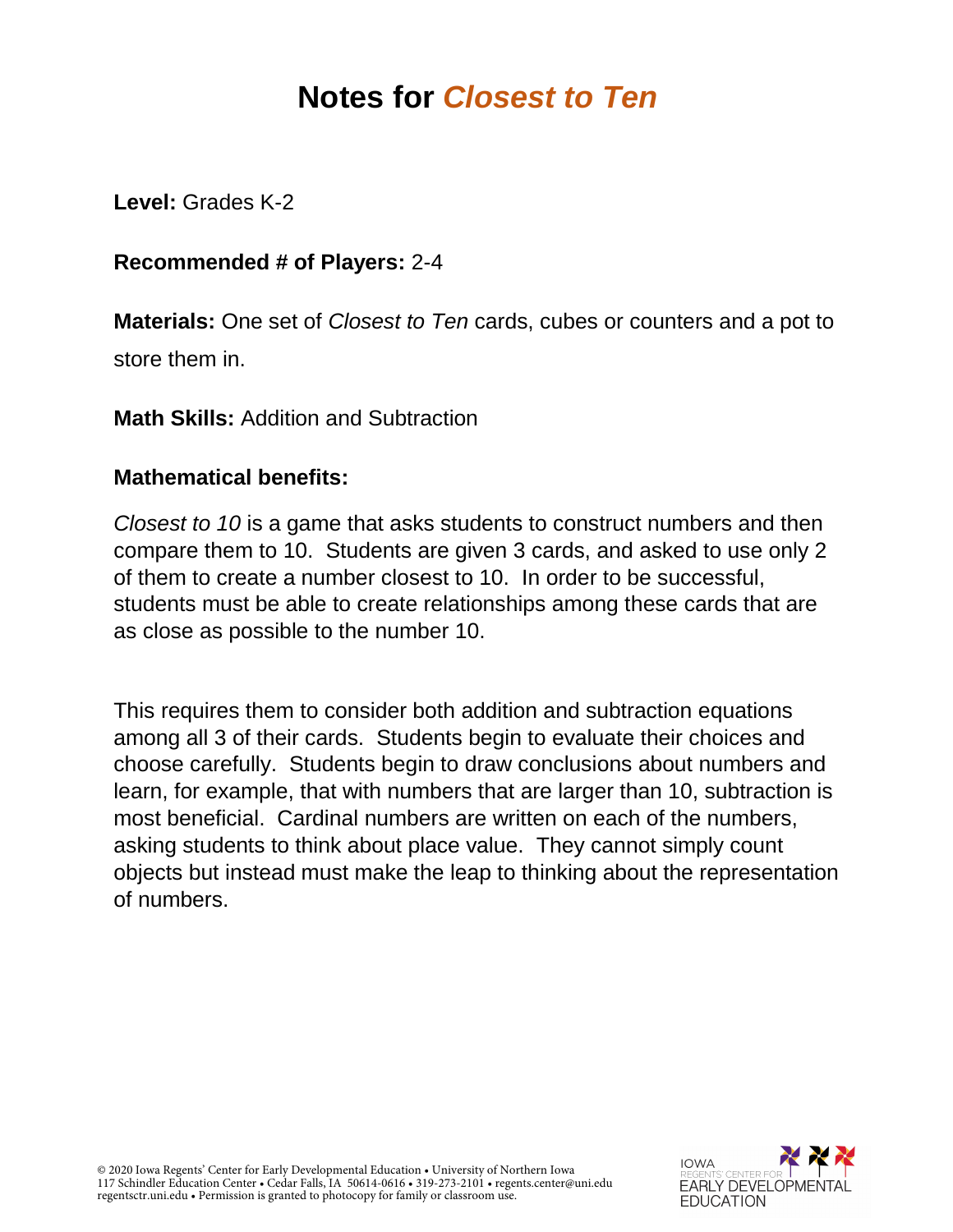

**Materials:** One set of *Closest to Ten* cards; 50-60 cubes or

counters

**Objective:** To have the lowest cube total at the end of the game.

## **Rules:**

- 1. Players decide who will be the dealer.
- 2. The dealer deals out 3 cards to each player. The remaining cards make the DRAW PILE.
- 3. Players decide who will go first.
- 4. Players take turns selecting 2 cards from their hand that add or subtract to make a number as close as possible to 10.
- 5. The difference between the number the 2 cards make and 10 is the number of cubes (or counters) that player receives.
- 6. Players keep the card they did not use and draw 2 new cards from the DRAW PILE.
- 7. The game ends after every player has had 5 turns. The player with the lowest amount of cubes (or counters) wins.





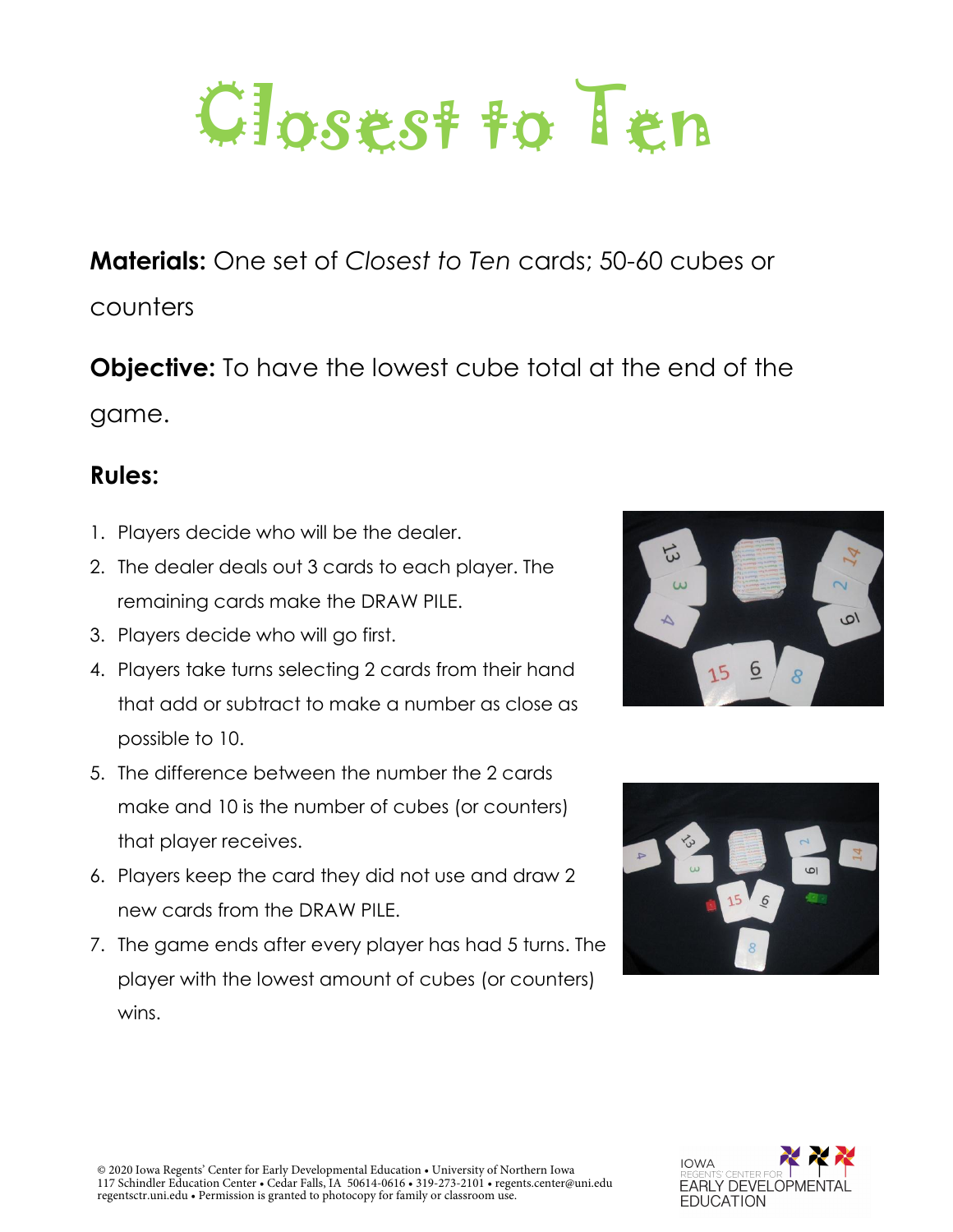Closest to Ten- Closest to Ten- Closest to Ten- Closest to Ten- Closest to Ten- Closest to Ten- Closest to Ten-Closest to Ten- Closest to Ten- Closest to Ten- Closest to Ten- Closest to Ten- Closest to Ten- Closest to Ten-Closest to Ten- Closest to Ten- Closest to Ten- Closest to Ten- Closest to Ten- Closest to Ten- Closest to Ten-Closest to Ten- Closest to Ten- Closest to Ten- Closest to Ten- Closest to Ten- Closest to Ten- Closest to Ten-Closest to Ten- Closest to Ten- Closest to Ten- Closest to Ten- Closest to Ten- Closest to Ten- Closest to Ten-Closest to Ten- Closest to Ten- Closest to Ten- Closest to Ten- Closest to Ten- Closest to Ten- Closest to Ten-Closest to Ten- Closest to Ten- Closest to Ten- Closest to Ten- Closest to Ten- Closest to Ten- Closest to Ten-Closest to Ten- Closest to Ten- Closest to Ten- Closest to Ten- Closest to Ten- Closest to Ten- Closest to Ten-Closest to Ten- Closest to Ten- Closest to Ten- Closest to Ten- Closest to Ten- Closest to Ten- Closest to Ten-Closest to Ten- Closest to Ten- Closest to Ten- Closest to Ten- Closest to Ten- Closest to Ten- Closest to Ten-Closest to Ten- Closest to Ten- Closest to Ten- Closest to Ten- Closest to Ten- Closest to Ten- Closest to Ten-Closest to Ten- Closest to Ten- Closest to Ten- Closest to Ten- Closest to Ten- Closest to Ten- Closest to Ten-Closest to Ten- Closest to Ten- Closest to Ten- Closest to Ten- Closest to Ten- Closest to Ten- Closest to Ten-Closest to Ten- Closest to Ten- Closest to Ten- Closest to Ten- Closest to Ten- Closest to Ten- Closest to Ten-Closest to Ten- Closest to Ten- Closest to Ten- Closest to Ten- Closest to Ten- Closest to Ten- Closest to Ten-Closest to Ten- Closest to Ten- Closest to Ten- Closest to Ten- Closest to Ten- Closest to Ten- Closest to Ten-Closest to Ten- Closest to Ten- Closest to Ten- Closest to Ten- Closest to Ten- Closest to Ten- Closest to Ten-Closest to Ten- Closest to Ten- Closest to Ten- Closest to Ten- Closest to Ten- Closest to Ten- Closest to Ten-Closest to Ten- Closest to Ten- Closest to Ten- Closest to Ten- Closest to Ten- Closest to Ten- Closest to Ten-Closest to Ten- Closest to Ten- Closest to Ten- Closest to Ten- Closest to Ten- Closest to Ten- Closest to Ten-Closest to Ten- Closest to Ten- Closest to Ten- Closest to Ten- Closest to Ten- Closest to Ten- Closest to Ten-Closest to Ten- Closest to Ten- Closest to Ten- Closest to Ten- Closest to Ten- Closest to Ten- Closest to Ten-Closest to Ten- Closest to Ten- Closest to Ten- Closest to Ten- Closest to Ten- Closest to Ten- Closest to Ten-Closest to Ten- Closest to Ten- Closest to Ten- Closest to Ten- Closest to Ten- Closest to Ten- Closest to Ten-Closest to Ten- Closest to Ten- Closest to Ten- Closest to Ten- Closest to Ten- Closest to Ten- Closest to Ten-Closest to Ten- Closest to Ten- Closest to Ten- Closest to Ten- Closest to Ten- Closest to Ten- Closest to Ten-Closest to Ten- Closest to Ten- Closest to Ten- Closest to Ten- Closest to Ten- Closest to Ten- Closest to Ten-Closest to Ten- Closest to Ten- Closest to Ten- Closest to Ten- Closest to Ten- Closest to Ten- Closest to Ten-Closest to Ten- Closest to Ten- Closest to Ten- Closest to Ten- Closest to Ten- Closest to Ten- Closest to Ten-Closest to Ten- Closest to Ten- Closest to Ten- Closest to Ten- Closest to Ten- Closest to Ten- Closest to Ten-Closest to Ten- Closest to Ten- Closest to Ten- Closest to Ten- Closest to Ten- Closest to Ten- Closest to Ten-Closest to Ten- Closest to Ten- Closest to Ten- Closest to Ten- Closest to Ten- Closest to Ten- Closest to Ten-Closest to Ten- Closest to Ten- Closest to Ten- Closest to Ten- Closest to Ten- Closest to Ten- Closest to Ten-Closest to Ten- Closest to Ten- Closest to Ten- Closest to Ten- Closest to Ten- Closest to Ten- Closest to Ten-Closest to Ten- Closest to Ten- Closest to Ten- Closest to Ten- Closest to Ten- Closest to Ten- Closest to Ten-Closest to Ten- Closest to Ten- Closest to Ten- Closest to Ten- Closest to Ten- Closest to Ten- Closest to Ten-Closest to Ten- Closest to Ten- Closest to Ten- Closest to Ten- Closest to Ten- Closest to Ten- Closest to Ten-Closest to Ten- Closest to Ten- Closest to Ten- Closest to Ten- Closest to Ten- Closest to Ten- Closest to Ten-Closest to Ten- Closest to Ten- Closest to Ten- Closest to Ten- Closest to Ten- Closest to Ten- Closest to Ten-Closest to Ten- Closest to Ten- Closest to Ten- Closest to Ten- Closest to Ten- Closest to Ten- Closest to Ten-Closest to Ten- Closest to Ten- Closest to Ten- Closest to Ten- Closest to Ten- Closest to Ten- Closest to Ten-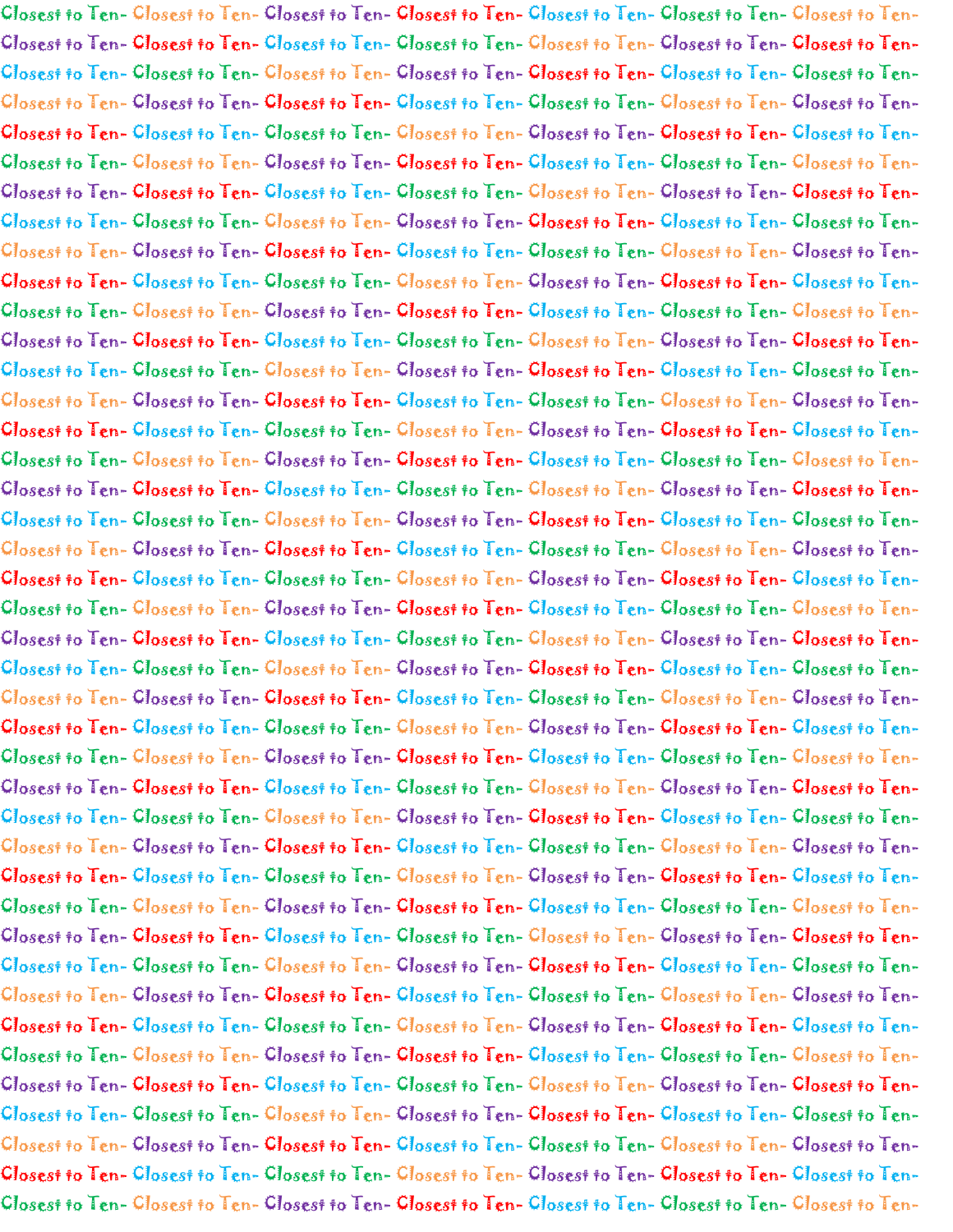

117 Schindler Education Center • Cedar Falls, IA 50614-0616 • 319-273-2101 • regents.center@uni.edu regentsctr.uni.edu • Permission is granted to photocopy for family or classroom use.

REGENTS CENTER FOR | ITAL<br>EARLY DEVELOPMENTAL<br>EDUCATION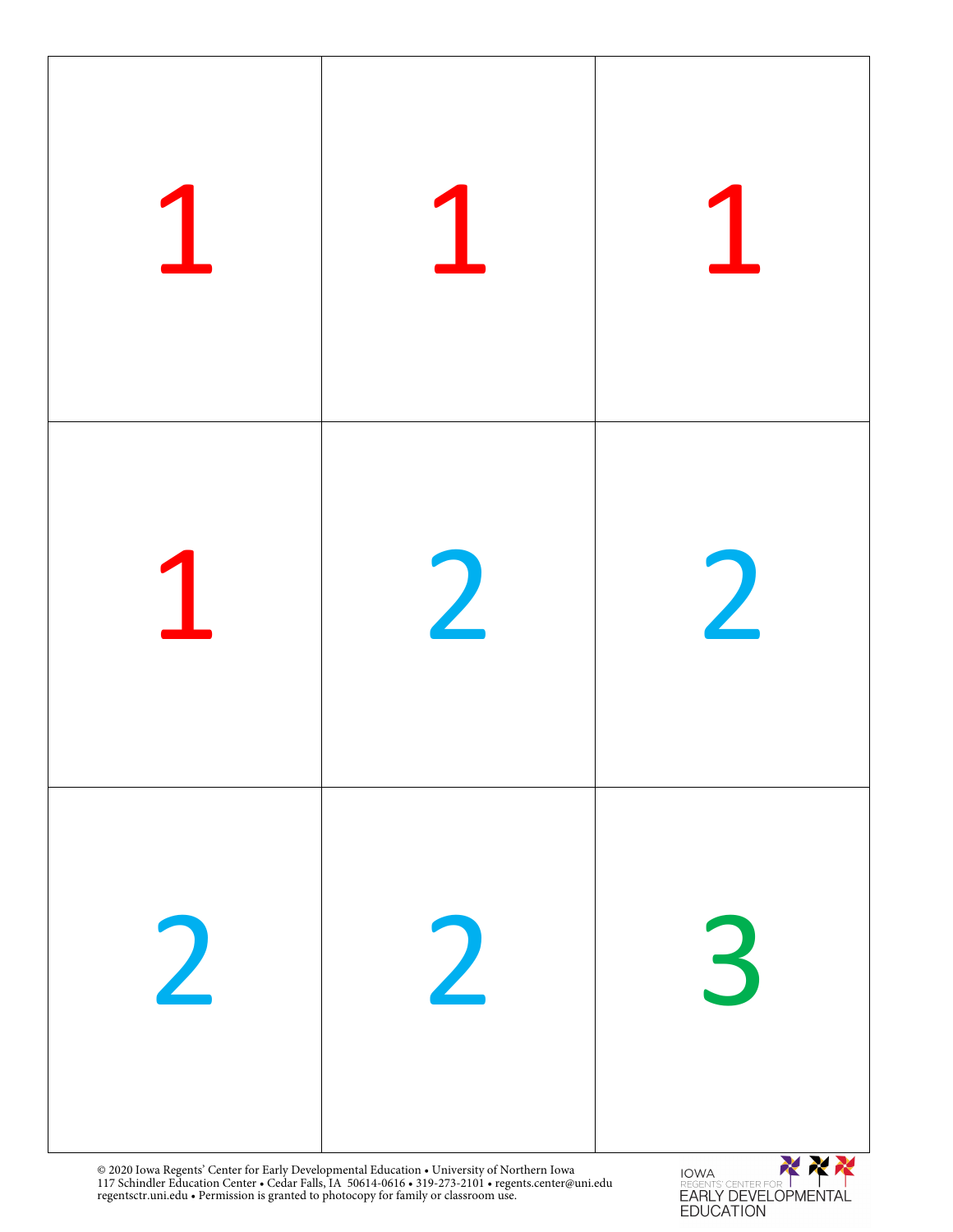

REGENTS CENTER FOR INTENTAL<br>EARLY DEVELOPMENTAL<br>EDUCATION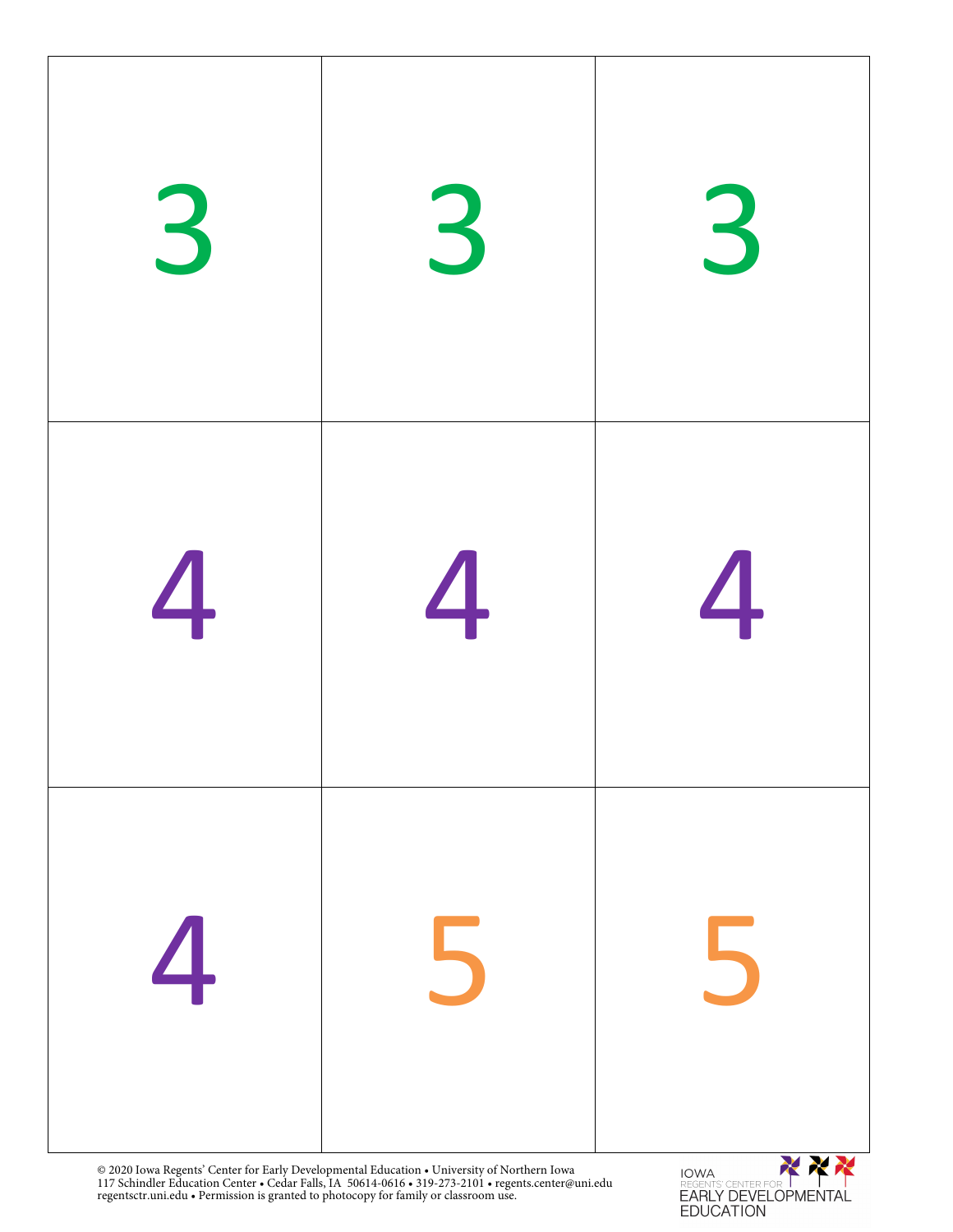

REGENTS CENTER FOR INTRINITAL<br>EARLY DEVELOPMENTAL<br>EDUCATION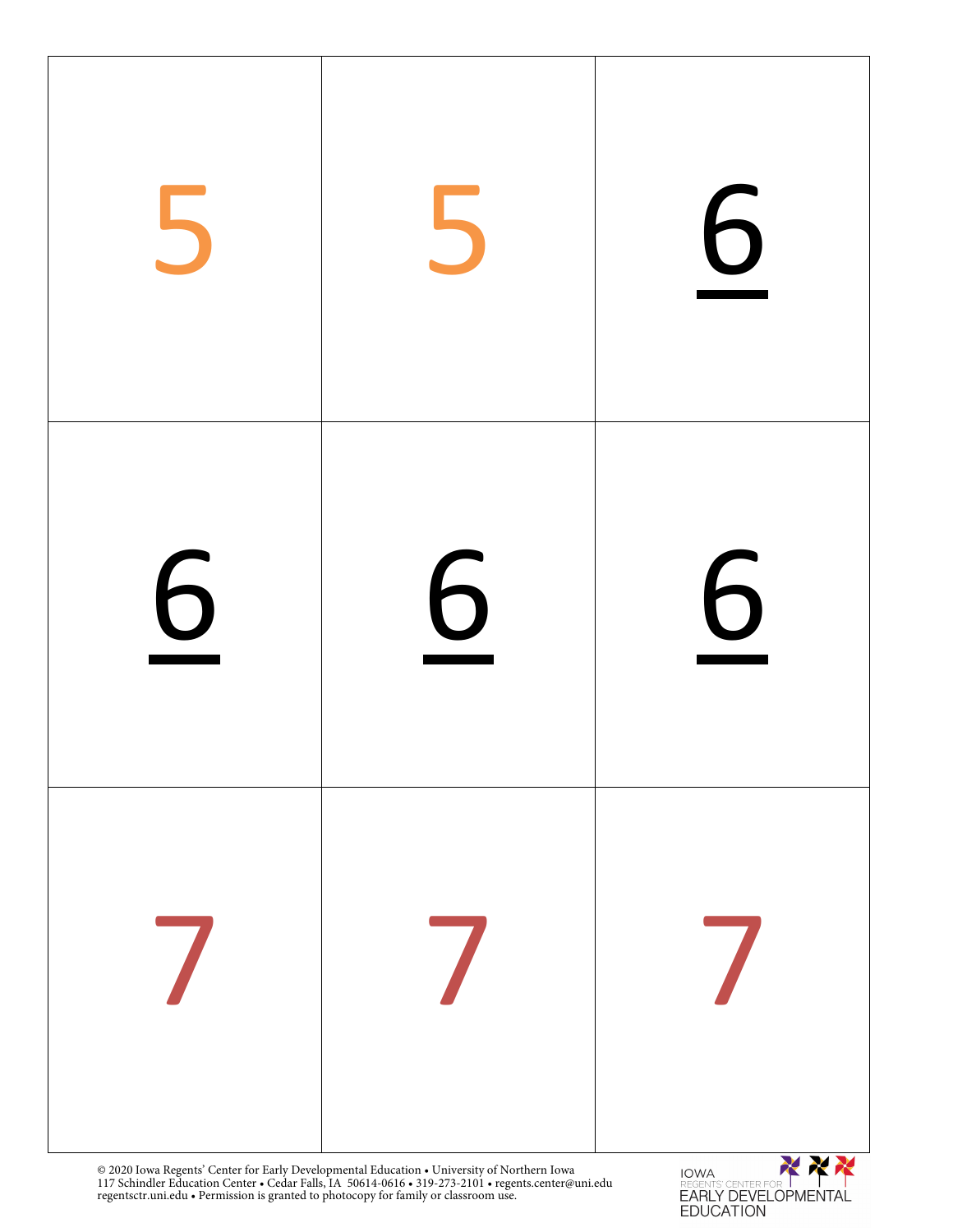

REGENTS CENTER FOR INTENTAL<br>EARLY DEVELOPMENTAL<br>EDUCATION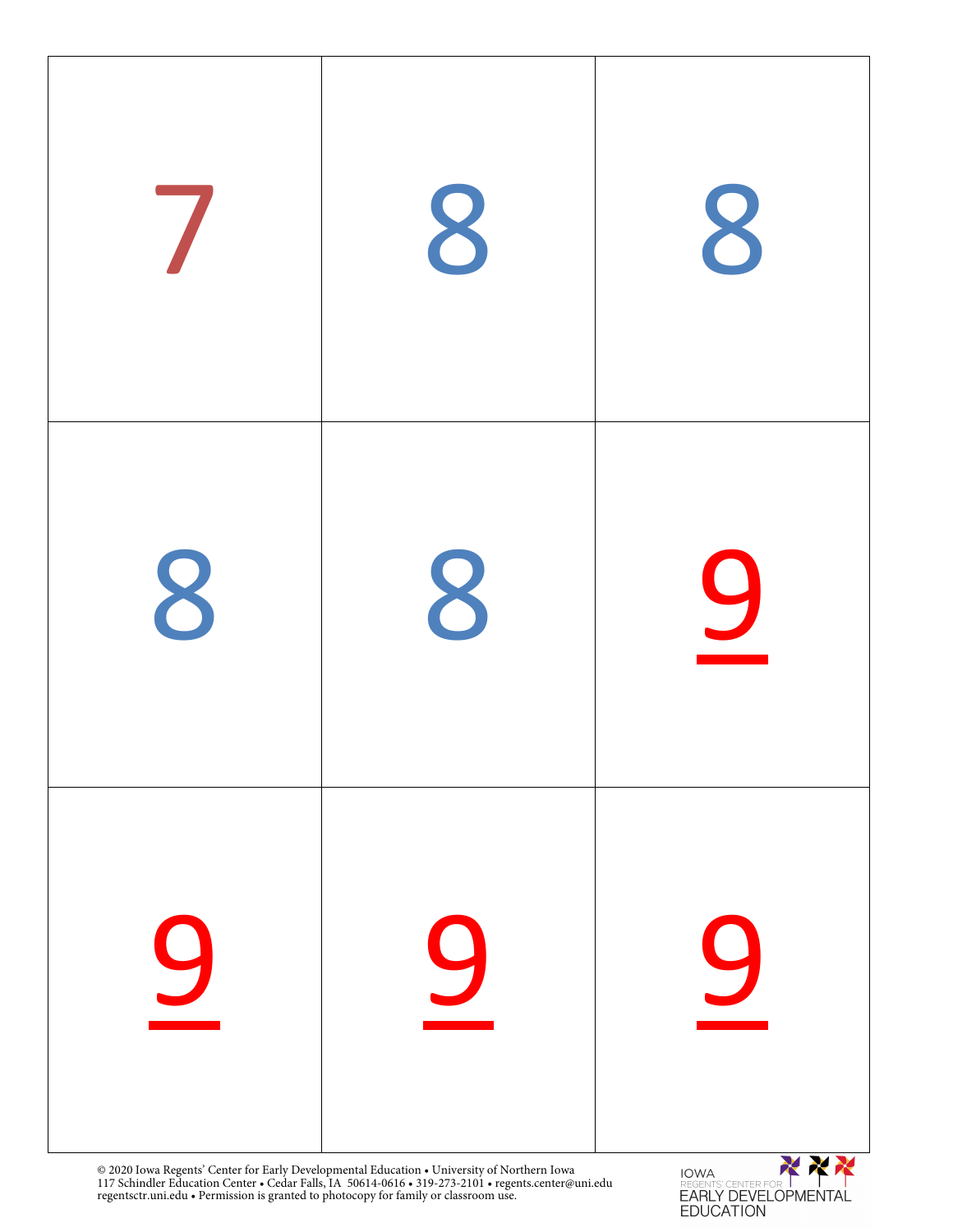

117 Schindler Education Center • Cedar Falls, IA 50614-0616 • 319-273-2101 • regents.center@uni.edu regentsctr.uni.edu • Permission is granted to photocopy for family or classroom use.

**EARLY DEVELOPMENTAL EDUCATION**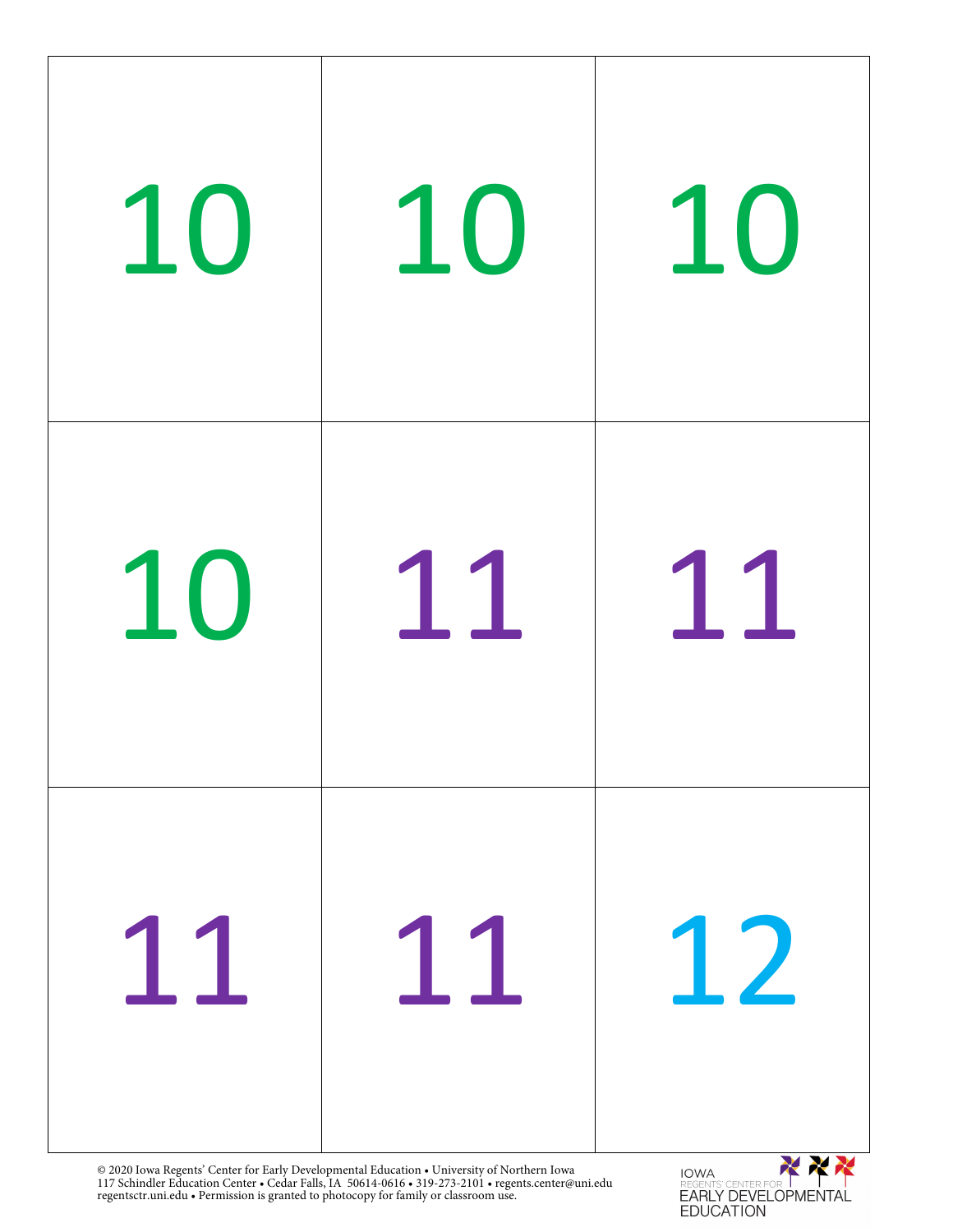

117 Schindler Education Center • Cedar Falls, IA 50614-0616 • 319-273-2101 • regents.center@uni.edu regentsctr.uni.edu • Permission is granted to photocopy for family or classroom use.

EARLY DEVELOPMENTAL